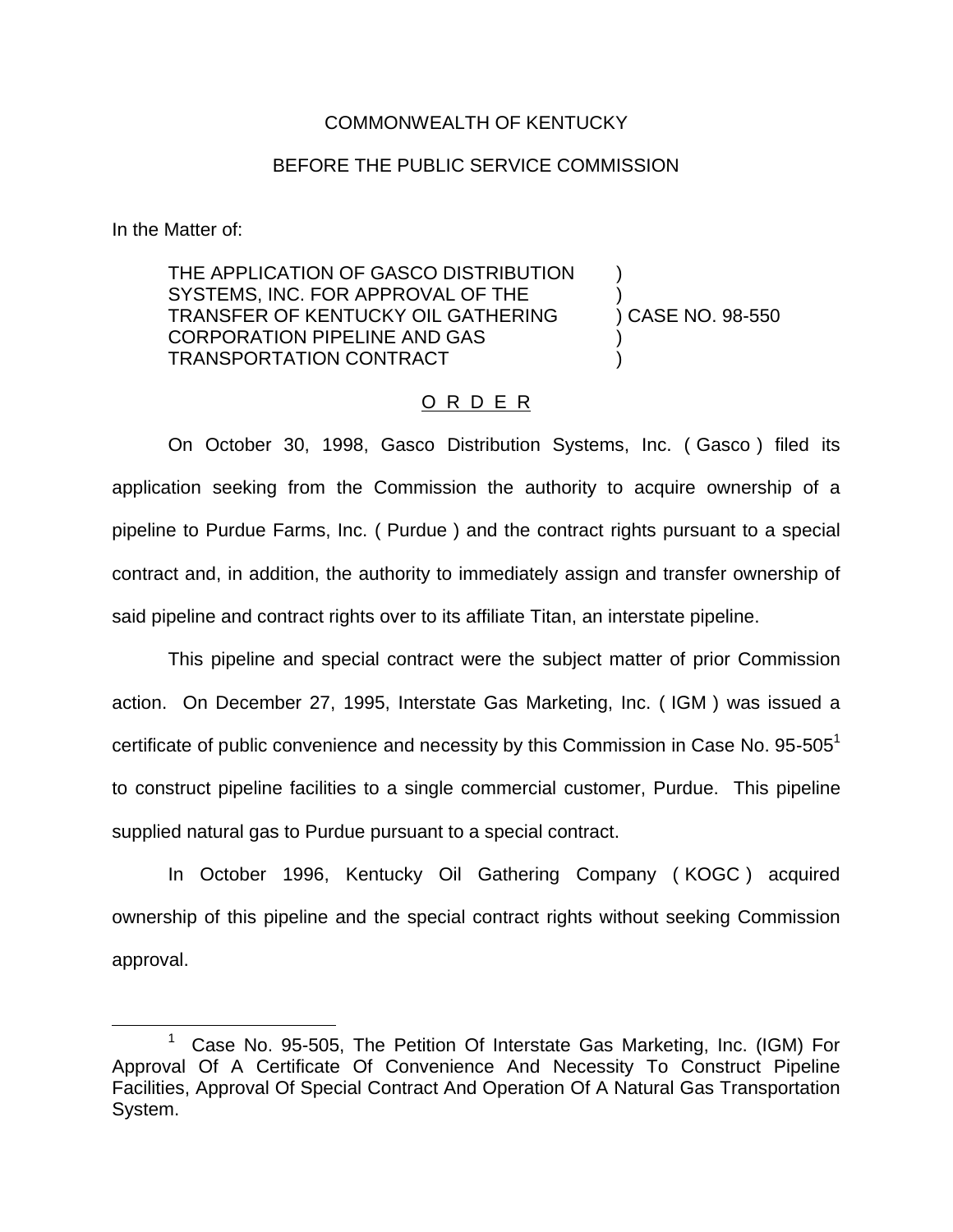Based upon these specific facts, it is clear that the pipeline provides natural gas to a single, commercial user and as such does not constitute a utility as defined by KRS 278.010(3) or Commission regulations. Based upon these facts, it appears that this application should be dismissed by the Commission for lack of jurisdiction.

It may have been the purpose of Gasco to attempt to legitimize the prior transfer of this pipeline from IGM to KOGC as is noted in Gasco s petition but, that is not necessary considering that the entity (the pipeline) is an intrastate transporter and not a utility as defined by KRS 278.010(3). Therefore, it was not necessary for the Commission to approve the transfer from IGM to KOGC. The Commission would require that in this type of transaction the parties notify the Commission since the pipeline is under the jurisdiction of the Commission for the purpose of pipeline safety regulations.

Therefore, as a result of the contemplated transaction(s), the entity which ultimately owns or controls the pipeline and the special contract rights shall file with the Commission within 30 days from the date of this Order, a copy of the executed special contract with Purdue as its tariff and such entity is hereby put on notice that it is required to comply with any and all pipeline safety regulations as an intrastate pipeline over which this Commission has jurisdiction.

## IT IS THEREFORE ORDERED that:

1. The application be and the same is hereby dismissed.

-2-